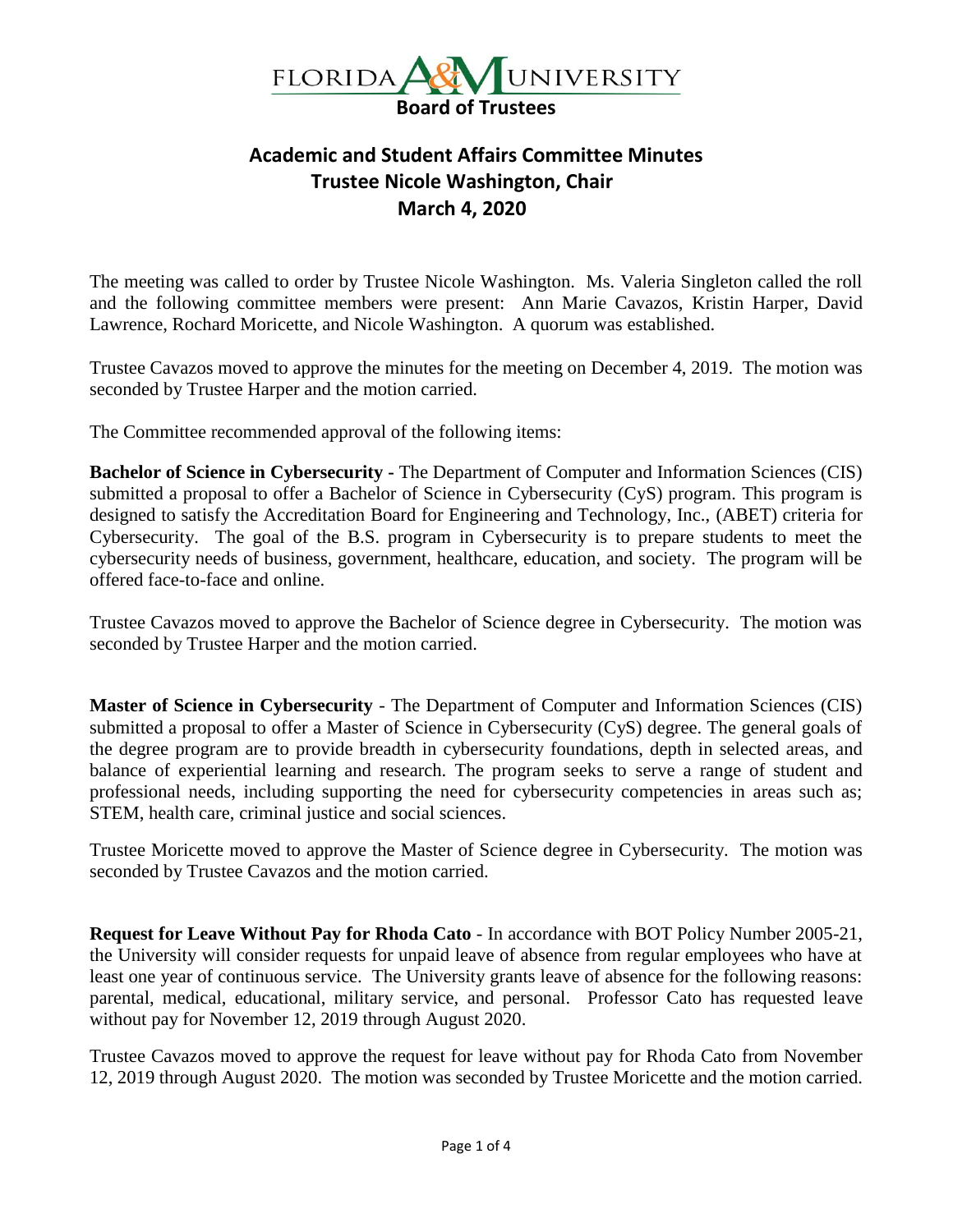

**Tenure Upon Appointment for Idongesit Mkpong-Ruffin** - *Tenure Upon Appointment* is a condition of employment that is offered to a faculty member who has previously held a tenured position. The requests for *Tenure Upon Appointment* are approved by the Provost and/or the President. As a practice, the university-wide tenure and promotion committee completed a courtesy review of the documentation. Prior to the review of the documentation by the university-wide tenure and promotion committee, the documentation was reviewed by both the school/college tenure and promotion committee.

The CV for Dr. Idongesit Mkpong-Ruffin was reviewed for evidence of highly competent teaching and research and other scholarly activities, services, and contributions to the University and to society.

Trustee Harper moved to approve the request for tenure upon appointment for Dr. Idongesit Mkpong-Ruffin. The motion was seconded by Trustee Cavazos and the motion carried.

**Academic Calendar 2020-2021 -** The academic calendar for 2020 - 2021 was presented to the Board of Trustees for approval, in accordance with Florida Board of Education Rule 6A-10.019. Additionally, the Board of Governors Regulation 8.001 requires each university to adopt an annual calendar which includes the beginning and ending dates for each semester, the dates for final examinations, and the dates for the issuance of diplomas.

Please note that the beginning and ending dates of each semester, the holidays, and the breaks have been agreed upon by the Calendar Committee, which includes representatives from Florida A&M University, Florida State University, and Tallahassee Community College. The Calendar Committee meets annually to coordinate the calendars of the three educational institutions in Tallahassee.

Trustee Moricette moved to approve the academic calendar for 2020-2021. The motion was seconded by Trustee Cavazos and the motion carried.

**Student Affairs Updates** – The following informational updates were provided:

- Updates were provided on the Southern Scholarship Foundation, Transfer Services, and Hazing Prevention Initiatives.
	- o Dr. Hudson provided an update on the Southern Scholarship Foundation (SSF). SSF operates three houses on the campus of FAMU. SSF is responsible for all costs related to the maintenance and landscaping of the houses. FAMU's original lease expires in 2025, with the option to extend for two additional 10-year periods. Ms. Brianna Collins, a SSF participant, provided a student perspective of living in the scholarship house and Dr. Shawn Woodin, President and CEO of SSF, provided brief comments.
	- o Ms. Teri Little-Berry provided an update on the IGNITE Transfer Program to include the new personnel hires and the recruitment efforts at the 17 partnering FCS institutions. It was also noted that many of the academic maps are now posted on FAMU's website.
	- o Mr. Bryan Smith provided an update on the hazing prevention initiatives.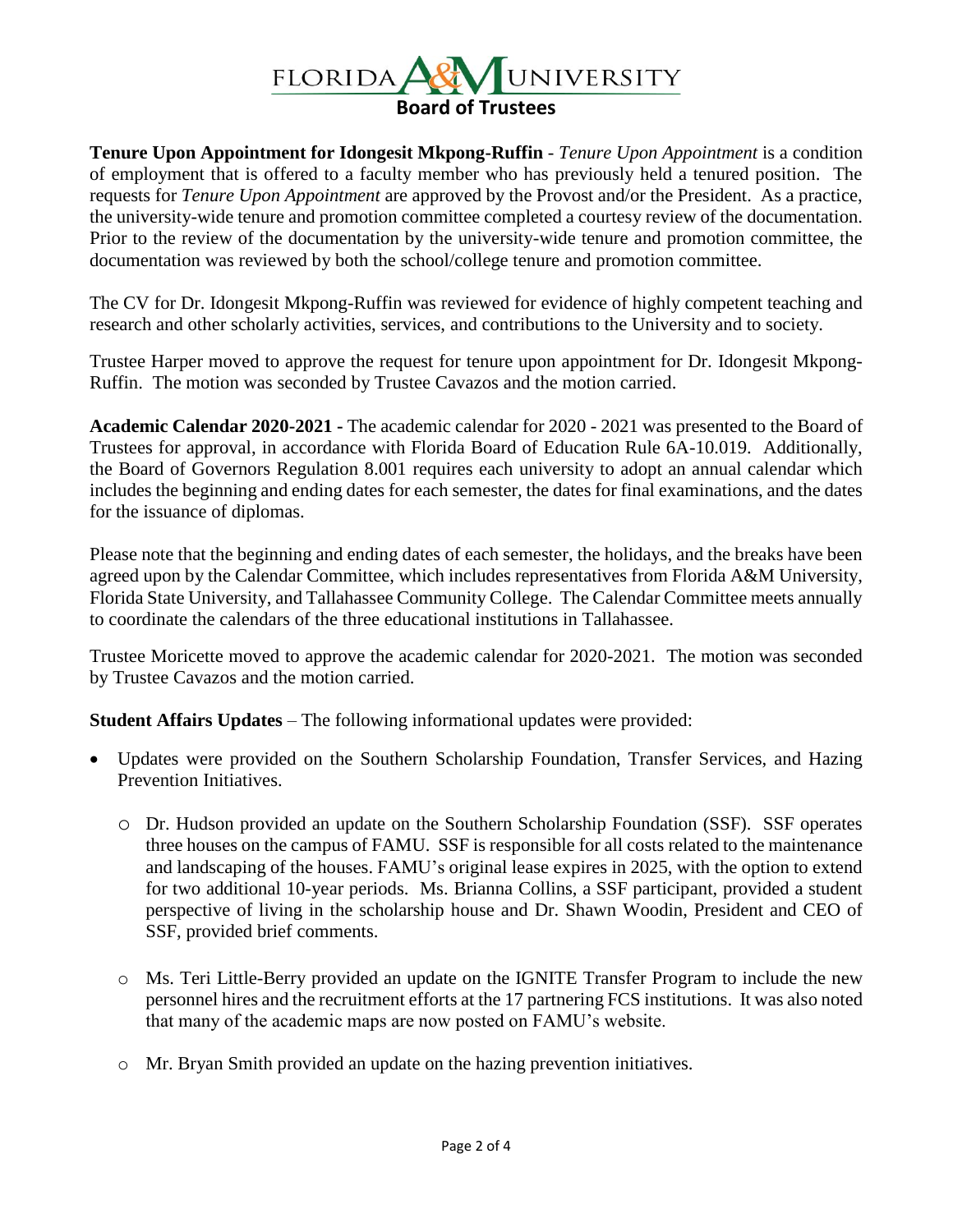

This semester 18 hazing prevention workshops and individual organizational presentations were presented. In addition, 1,120 students completed the SUS sponsored Alivetek online hazing prevention course.

## **Academic Affairs Updates** – The following informational updates were provided:

- Provost Edington provided updates on the key initiatives.
	- o Ms. Beverly Barrington provided an update on the faculty workload study. The study focused on how the faculty spend their time, how we compare to other SUS institutions and peers, and the various types of faculty positions at the University. The overall purpose of the study was for us to look at ways to enhance faculty productivity in regards to teaching, research, and service.

Based on the results of the study, six recommendations were made to administration:

- Identify strategies to ensure that faculty teaching loads across the University are appropriate.
- **EXECUTE:** Identify strategies to increase the time allocated for research and other scholarly/creative activities.
- **•** Implement appropriate strategies to ensure that the distribution of research FTE with respect to gender is equitable.
- **I** Investigate strategies to provide additional teaching assistance to faculty.
- **IDED** Investigate to determine if specific strategies need to be implemented to reduce their teaching loads (assistant professor level).
- **EXECUTE:** Identify strategies to address the potential for large-scale turnover in faculty (number of faculty approaching retirement age).

Some observations were made regarding the workload update:

- 1) What's the succession plan for the University to ensure that we are ready as an institution when the professors retire and what are the plans for hiring new faculty to fulfill those roles while maintaining strong programs?
- 2) What's the strategy to combat the gender difference for tenured full professors?
- 3) How does the teaching assistants factor into the faculty's workload (i.e., faculty that teach both undergraduate and graduate levels)?

A detailed plan and strategies will be presented at a future meeting.

- o Dr. Charles Weatherford provided an update on the Division of Research and Development to include the research and development spending, awards received, and proposals submitted. In addition, he discussed the goals and strategies to increase the number of Ph.D. granting programs.
- o Dr. Sundra Kincey provided an update on a proposed engineering technology program. The new program—M.S. in Construction Management and Engineering Technology-- will have an impact on PBF metric #8. The proposal will be submitted for approval during the June 2020 Board of Trustees meeting.